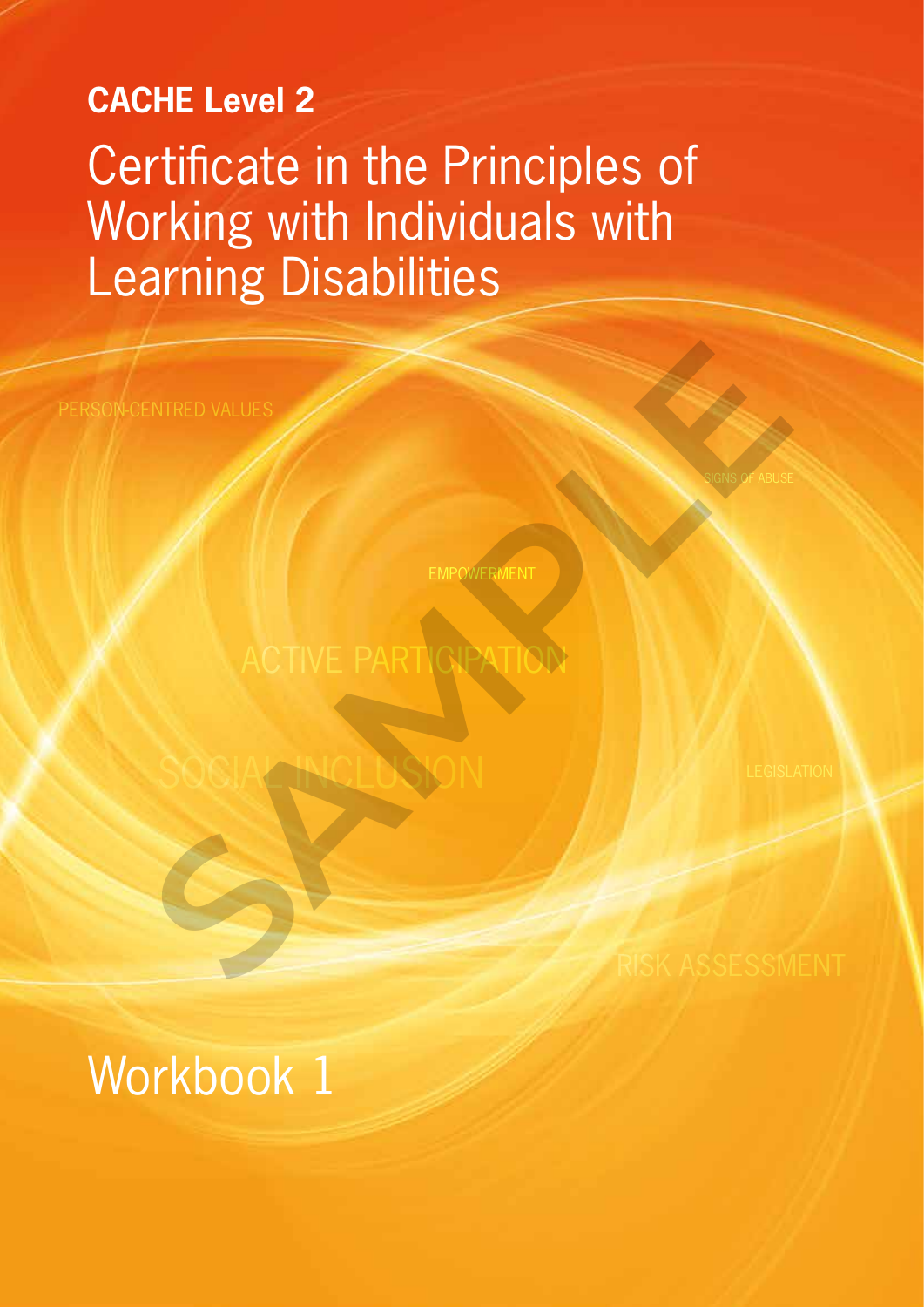This section of the workbook is designed to help you understand what is meant by the term 'learning disabilities' and how best to support individuals with learning disabilities. You will learn about how individuals with learning disabilities have been treated in the past and how this has affected how they are treated today. You will also learn about the major changes that have taken place in recent years, which have seen the ending of segregation as a public policy and an increasing emphasis on helping individuals with learning disabilities achieve equality, empowerment and independence.

# What we mean by 'learning disability'

### Please read the following as it will help you to answer question 1.

The term 'learning disability' is used when someone has more difficulty than most people in understanding new or complicated information or in learning new skills, and a reduced ability to cope independently in everyday life. There are different causes of learning disabilities, for example, brain damage sustained during birth or an inherited genetic condition, but all individuals will have developed their disabilities before reaching adulthood and will have them for life. The language used to describe individuals who have learning disabilities has often been hurtful and disrespectful towards them and is a very sensitive issue. Later in this module, we will look at the effect of the language used. It used to be common for individuals with learning disabilities to be described as mentally handicapped but this is no longer acceptable. **Example 10 Solution Solution Constrained Solution** (**Stability** and May the metrical discrete the following as it will help you to answer question 1. Im understanding new or complicated information or in learning new sk

In England, around 1.2 million individuals are known to have learning disabilities but the term covers a very wide range or spectrum, ranging from those whose disability has comparatively little effect on their lives to those who need support and assistance with every aspect of their daily living.

Having the label 'learning disabilities' can be helpful in enabling individuals to obtain the health and social care services they need, and will provide individuals with protection from discrimination under the Equality Act 2010. Where individuals have not been identified as having learning disabilities, they can sometimes miss out on services which would benefit them.

To help ensure that individuals have the support they require, health and social care professionals break down the spectrum of learning disabilities into four groups.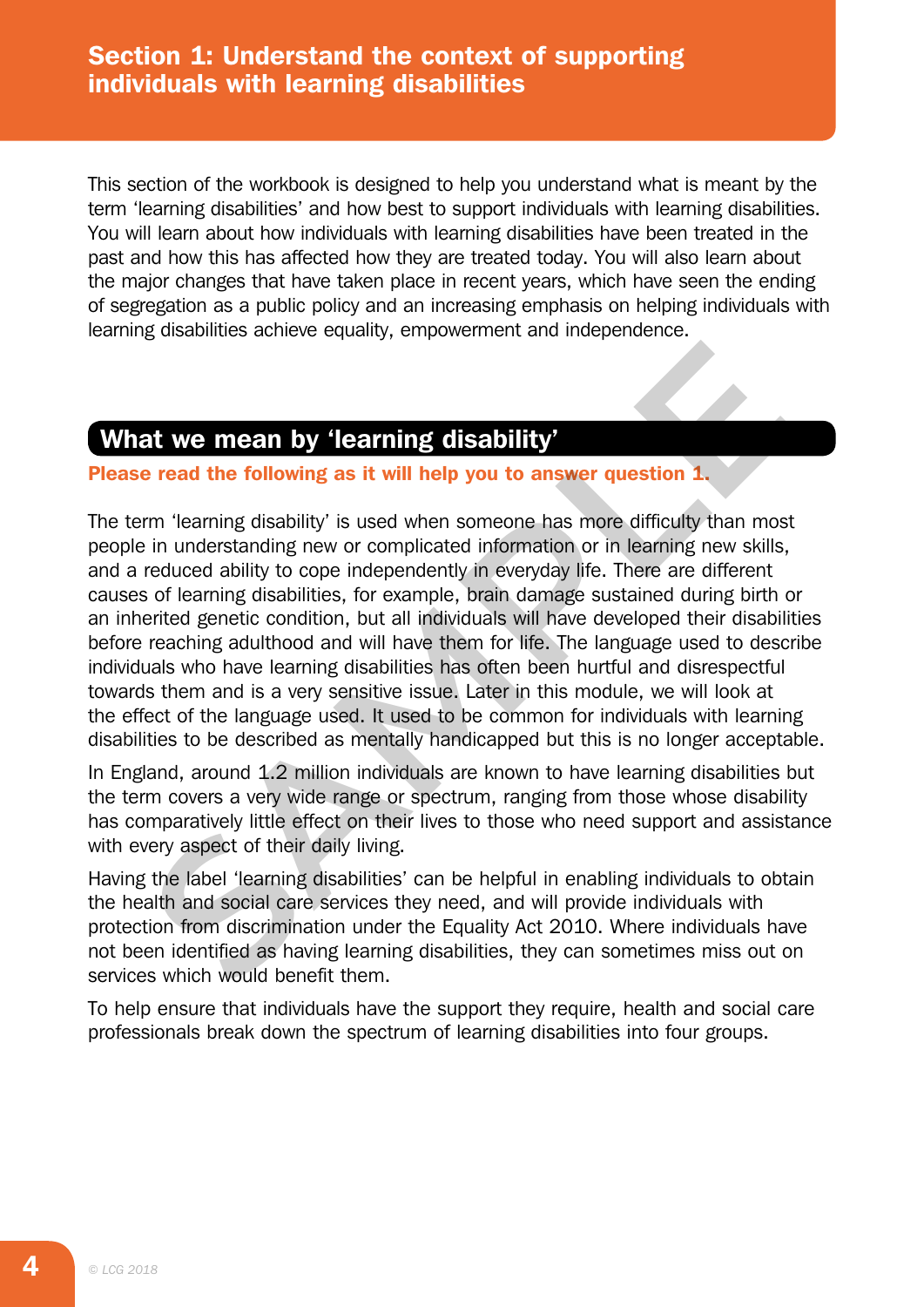# Section 1: Understand the context of supporting individuals with learning disabilities

## The spectrum of learning disabilities



#### Mild Learning Disabilities

Most individuals with learning disabilities (80%) fall into this category. Many go through life fairly independently and may only need help from social services or the NHS in the event of a crisis. They may benefit from additional help to access housing or employment but many will cope well enough without any help from social services.

#### Moderate Learning Disabilities

12% of individuals with learning disabilities are said to have a moderate level of disability. This means that they may need support with everyday tasks such as dealing with their money, paying bills and perhaps with personal hygiene. On the other hand, they are quite likely to be able to go out by themselves and may have a job. They will probably be able to communicate in words, although they may only have a limited range of words. **Example 10 Example 10 Example 10 Example 10 Example 10 Example 10 Example 10 Example 10 Example 10 Example 10 Example 10 Example 10 Example 10 Example 10 Example 10 Example 10 Example 10**

### Severe Learning Disabilities

This is a smaller group (7%). Individuals are likely to need quite a lot of support with their personal care, in social activities and in communicating with people who they do not know.

### Profound Learning Disabilities

Only 1% of individuals with learning disabilities are considered to fall into this category. They are likely to be very dependent on others for personal care and other essential needs. They will often not be able to communicate using words but may be able to do so by signing, electronic communication boards or by pointing (object referencing). Many will have additional health complications or impairments such as epilepsy, physical disabilities or sensory impairments.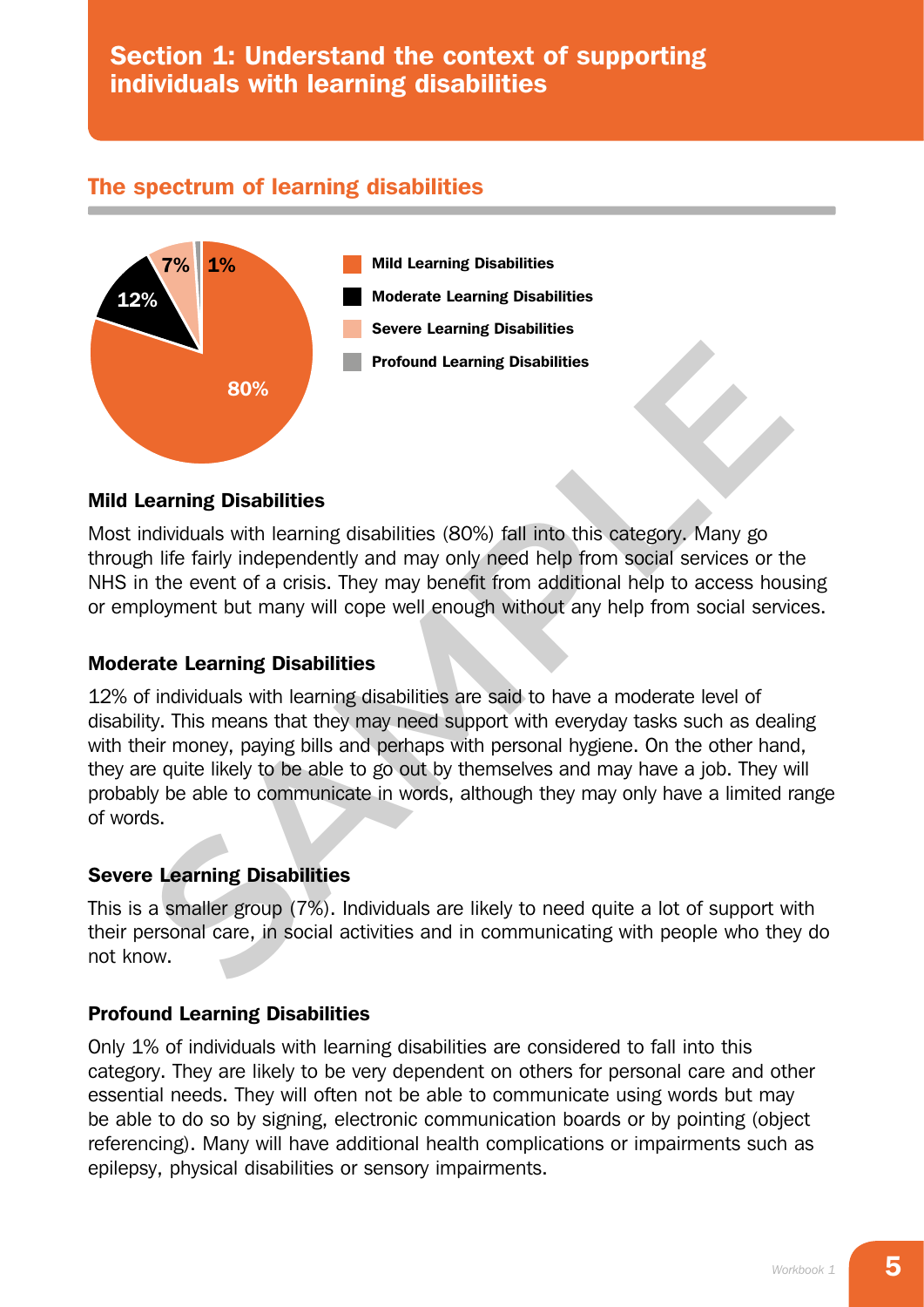# Why do individuals have learning disabilities?

Please read the following as it will help you to answer questions 2 and 3.

Learning disabilities can have a variety of causes but what everyone with learning disabilities has in common is that they acquired their disabilities at or prior to birth or in childhood.

# Learning disabilities acquired before birth

An unborn child (foetus) can be affected by substances such as medicines, alcohol or drugs transferred from the bloodstream of the mother to the unborn child through the placenta. Damage to the unborn child can also be caused by exposure of the mother to radiation or toxic chemicals.

Another cause is a genetic condition inherited from either parent or caused by a faulty or missing gene. **Down's syndrome** is the most common genetic cause of a learning disability and perhaps the best known. Individuals with Down's syndrome have an extra copy of chromosome 21, which results in a distinctive appearance as well as learning disability. Some individuals who have Down's syndrome can be susceptible to heart defects and a range of other physical problems. The Down's Syndrome Association estimates that the condition affects 1 in every 1,000 babies born in the UK. Down's syndrome can be an inherited condition but more often occurs by chance. **Example 10**<br>**SAMPLE THEONG CONDEG SECUTE:**<br>**SAMPLE THEONG CONDEGATION CONDEGATION CONDED SCALUTE:**<br>**SAMPLE TO A SAMPLE CONDEGATION CONDEGATION** and on toxic chemicals.<br>
For cause is a genetic condition inherited from eith

Unlike Down's syndrome, individuals with Fragile X syndrome have the correct number of chromosomes but have a faulty gene on their X chromosome. Boys with Fragile X syndrome are likely to be more severely affected. The severity of the individual's learning disability will depend upon the degree of damage to the faulty gene. This is an inherited condition.

Other genetic conditions include:

### Phenylketonuria (PKU)

This condition occurs because the individual's body is unable to break down phenylalanine, a substance which is found in protein. As a result of this, the level of phenylalanine builds up and although at first there are no harmful effects, if left untreated the child will develop severe learning disabilities. All babies born in the UK are now given a simple blood test to detect PKU. If given a special low-protein diet and an amino acid supplement from infancy, they should remain healthy and should not develop learning disabilities. PKU affects 1 in every 10,000 babies born in the UK and is the result of an inherited faulty gene.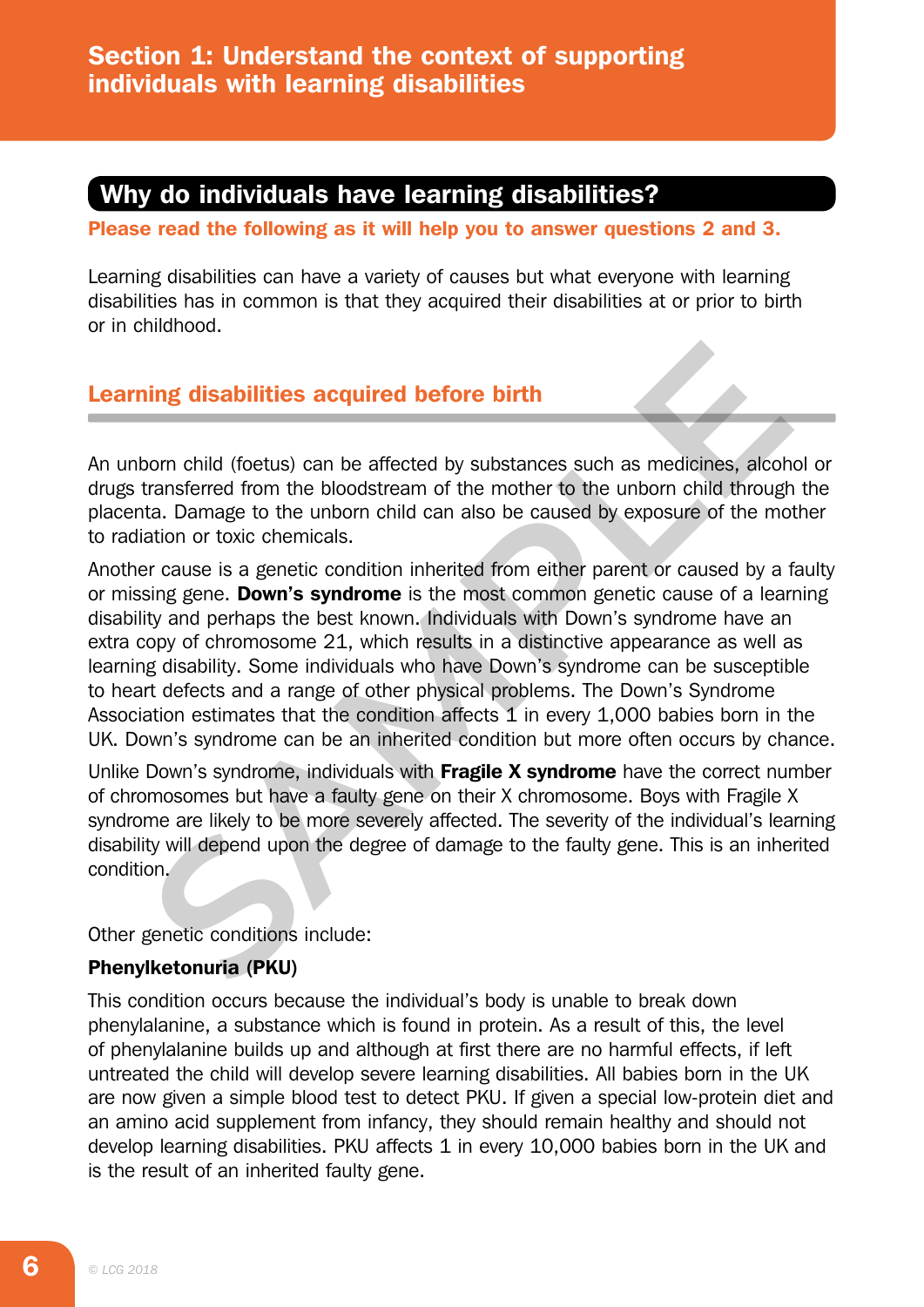#### Prader-Willi syndrome (PWS)

PWS is a rare genetic disorder caused by a fault in the individual's chromosomes and happens purely by chance. There appear to be no specific causes and the disorder affects 1 in every 15,000 babies born in the UK. Individuals with PWS have learning disabilities, restricted growth, reduced muscle tone and often have a constant desire to eat which can lead to them becoming dangerously overweight.

### Angelman syndrome

This is a genetic disorder affecting 1 in every 25,000 people. Children with Angelman syndrome will experience severe developmental delay, speech problems and coordination and balance problems.

# Learning disabilities acquired during and after birth (within the first 28 days of life)

Although modern healthcare has reduced the risk of difficulties occurring during the birth of a child, sadly these dangers cannot be eliminated completely. Complications can occur at birth, such as when with a baby is in the breech (reverse) position. This and other difficulties can delay the period of giving birth, leading to the mother becoming exhausted and the baby becoming physically distressed, increasing the risk of trauma or harm to the baby. man syndrome<br>
a genetic disorder affecting 1 in every 25,000 people. Children with Angelm<br>
me will experience severe developmental delay, speech problems and<br>
intime and balance problems.<br> **SAMPLE EXECUTE:**<br> **SAMPLE AND SE** 

Sometimes, the umbilical cord, which carries nutrients to the baby whilst in the womb, can become wrapped around the baby's neck before or during the process of birth; this can result in the baby being starved of oxygen. This is known as asphyxia and can result in damage to the baby's brain, causing learning disabilities.

# Learning disabilities acquired during childhood

It may not always be clear whether or not a baby has a learning disability. This may only gradually become apparent as the child grows older and perhaps is slow to meet important stages in their development, known as 'milestones', for example, crawling, learning to walk or speaking.

Mild learning disabilities may be difficult to diagnose because it is often only when the child begins to mix and interact with others that it becomes clear that he or she is not as able as their peers.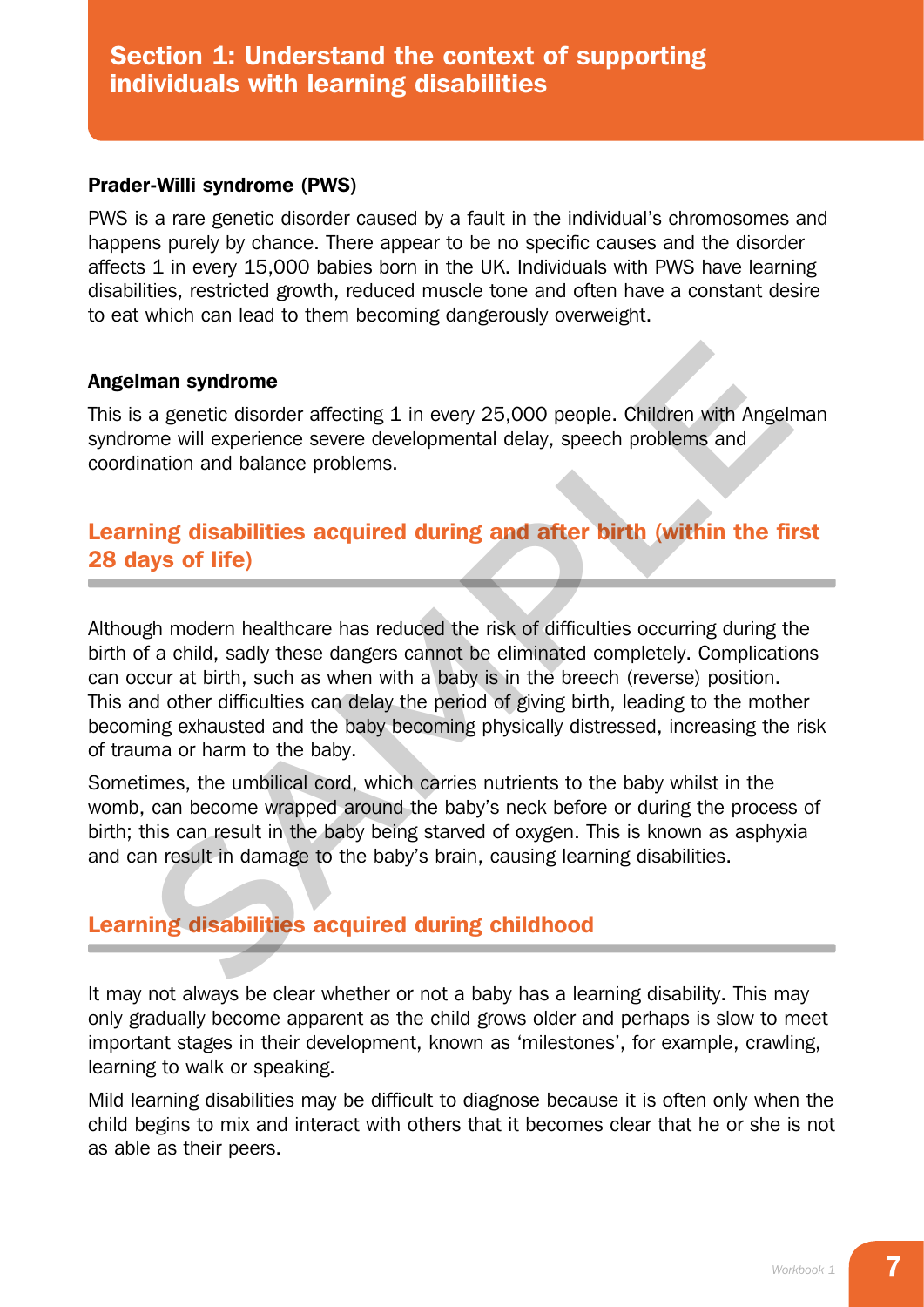Sometimes, the child's mother feels instinctively that something is wrong, perhaps by comparing their progress with that of older siblings, but sometimes there may not be a formal diagnosis for several years.

Meningitis and other infections in early years can also contribute to the onset of learning disabilities, by causing damage to the brain, although strictly speaking this should be classified as Acquired Brain Injury (ABI) as opposed to learning disability.

Poor diet and lack of stimulation from parents and others can also lead to a failure to meet developmental targets and can contribute to learning disability.

There are also many individuals for whom the cause of their learning disability is never known. According to the British Institute for Learning Disabilities, this is the case for around 50% of individuals with mild learning disabilities. For individuals with severe or profound learning disabilities, the causes are usually clearer and the proportion for whom the cause is not known falls to a quarter (25%). iet and lack of stimulation from parents and others can also lead to a failurevelopmental targets and can contribute to learning disability,<br>are also many individuals for whom the cause of their learning disability is<br>are

# The impact on the family of having a member with a learning disability

#### Please read the following as it will help you to answer questions 4a and 4b.

Ultrasound scans and other checks during pregnancy may give an indication that the unborn child has a condition which could cause a learning disability and a test of the amniotic fluid which surrounds the baby in the womb, amniocentesis, may confirm that the baby has an inherited condition such as Down's syndrome. However, in many cases it only becomes clear that the baby has a disability after birth.

The reaction of parents and other members of the family to the news that a child has a learning disability can vary enormously. Parents will have their own hopes and dreams for their child and the diagnosis can cause feelings often associated with grief: shock, disbelief, anger and guilt. Others may deny that their child has a learning disability or may blame themselves.

Parents who suspect that their child has a learning disability may feel frustrated if this is not accepted by health professionals and may feel that they have to fight to ensure that they and their child obtain the help they need.

Having a family member with a learning disability also has an effect on other members of the family. Brothers and sisters may love their sibling but can sometimes resent the extra attention the child needs which will mean that they themselves may receive less attention or may need to take on more responsibilities. They may not understand why their brother or sister is unable to do certain things or behaves in a particular way. Sometimes, at school, they may also be the victim of bullying because they have a disabled sibling. Siblings may also mimic the behaviour of the individual with a learning disability, leading parents to believe that they also have problems.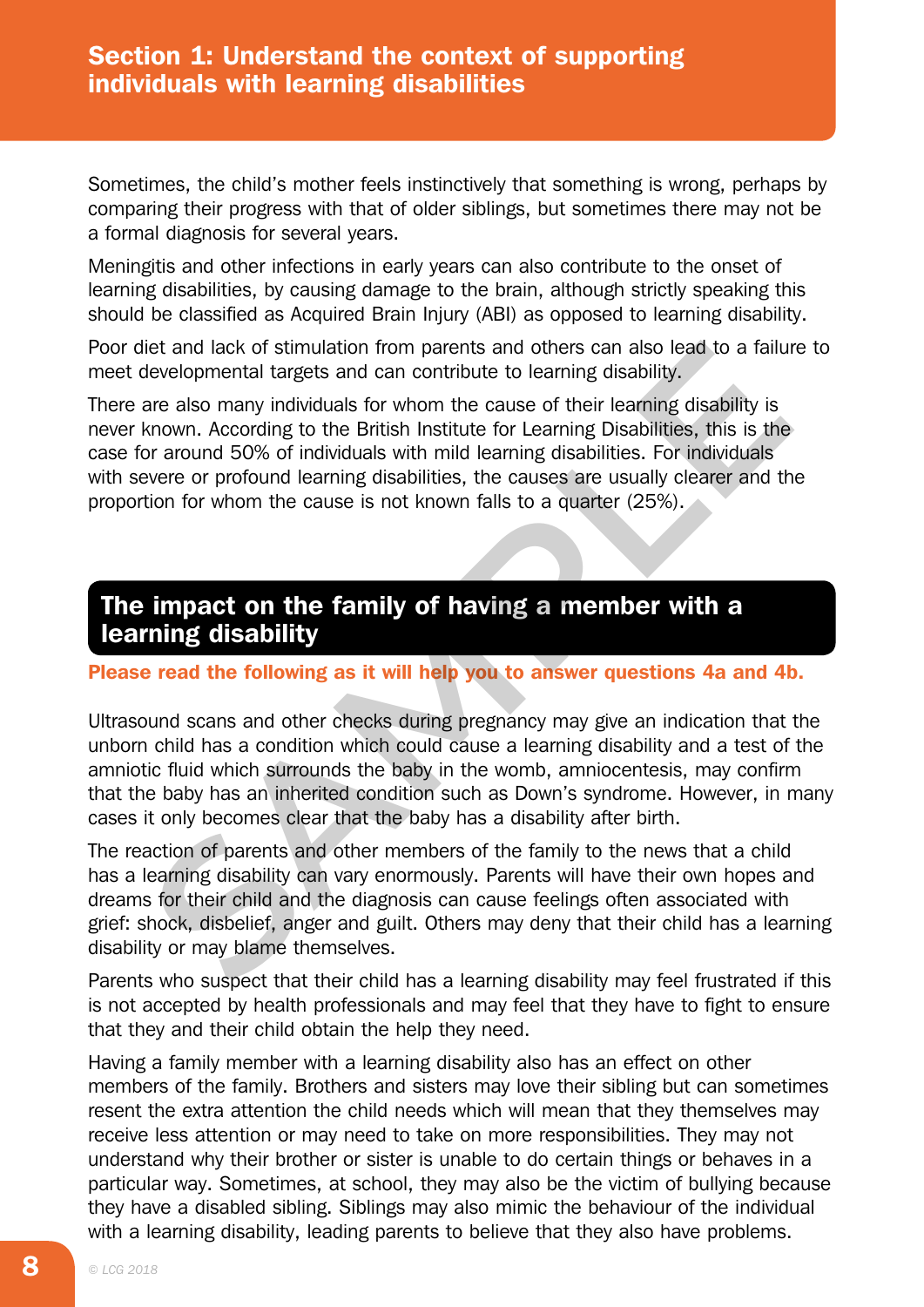# Section 1: Understand the context of supporting individuals with learning disabilities

Grandparents may also have difficulty coming to terms with the child's learning disability, as they too will have had hopes for a different kind of future for their grandchild. They may also have grown up with a view that individuals with learning disabilities should lead separate lives with limited expectations, a view which is now changing in society as a whole but which can be difficult to adjust from. The view often expressed in the past, that couples should have their disabled baby 'put away' and try for another 'normal' child, can be hard to disregard for people brought up when these views were common.

Even if families remain positive, a diagnosis of learning disability does bring with it worries about the child's future care and support. Will he or she manage in mainstream school? Will they need any additional support at school? If they have additional healthcare needs, will the family have the support and equipment they need to look after them? What will happen during the transition from childhood to adulthood? Will the child ever be able to live independently? Will they be able to find and hold down a job? Finally, what will happen when the parents are no longer able to look after them? these views were common.<br>
I families remain positive, a diagnosis of learning disability does bring with it<br>
shoot the child's future care and support. Will he or she manage in mianistral<br>
Shoot the child's future care and

#### Hannah's story

Hannah was our first baby and she seemed fine when she was born. As she grew though, we noticed that she wasn't really keeping up with children of the same age. She was late walking, late talking and late doing everything really. It was when she started school that it became obvious. She had difficulty with reading, communication and numbers. They told us she had moderate learning difficulties. The thing we worry about most is when we're not here any more to take care of her.

# Different approaches to disability – the social and medical models

#### Please read the following as it will help you to answer questions 5a and 5b.

Models of disability are ways which have been put forward to help understand the nature of disability. Until recently, the most common view of disability was the medical model. In this model, the individual is regarded as disabled because of the inability of the individual's body to function correctly due to injury, illness or inherited or genetic characteristics. Under the medical model, the fact that an individual's body cannot function correctly is the main reason why the individual is 'disabled' and not able to take a full part in society.